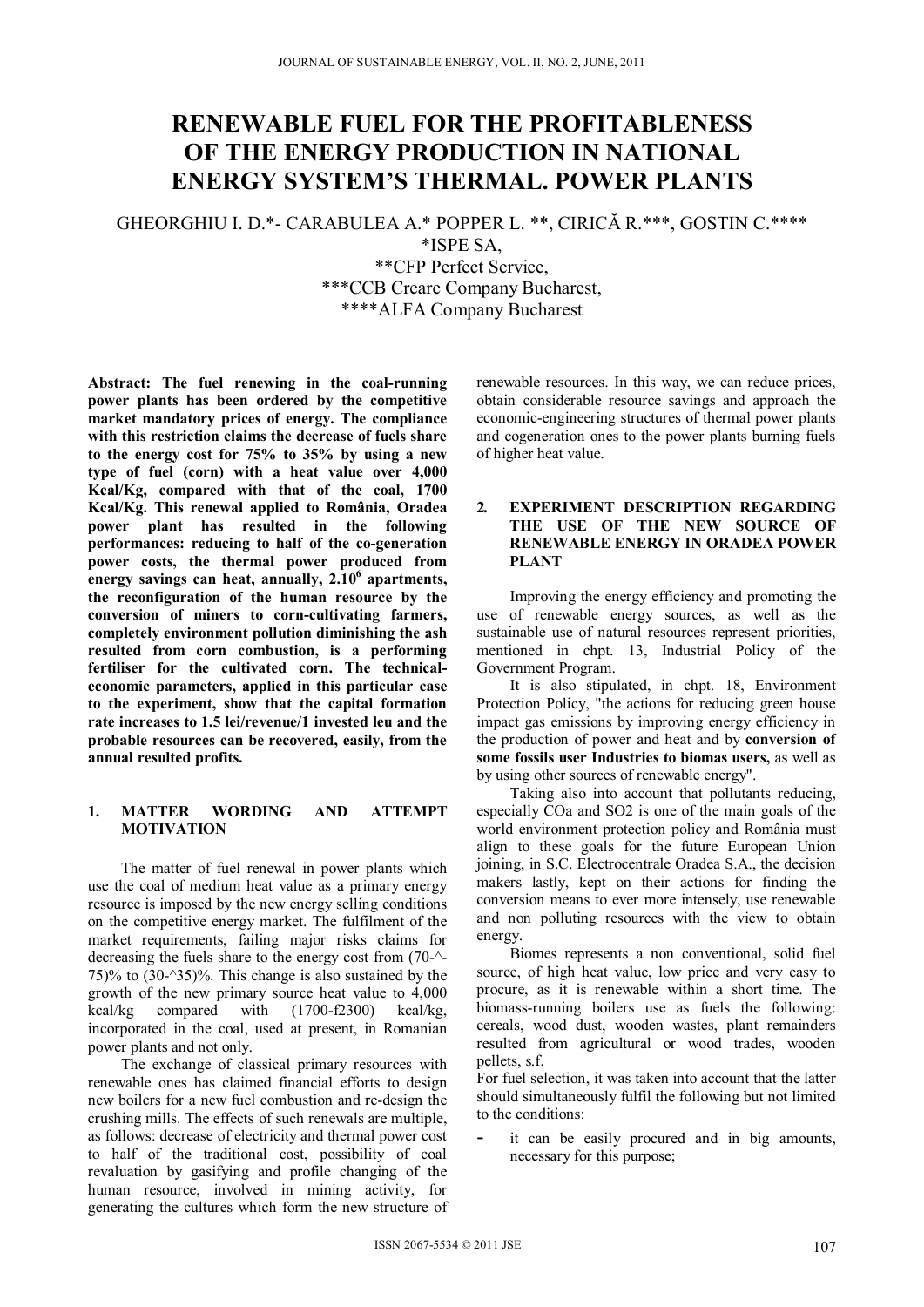- it shall have the physical-chemical characteristics allowing an appropriate heat value development, under minimum contamination;
- it can raise the least questions regarding its transport, storage, processing;
- it shall be competitive, in terms of energy cost resulted;
- it shall allow the use at maximum of the existing power generation capacities so that the demand for new investments shall be minimum.

 Studying all fuel alternatives for biomes-running boilers, we noticed that maize is the most appropriate to the equipment of Oradea CPP1.

 The dry corn heat value is 4718 kcal/kg (ace. to some other sources 6,200 kcal/kg). If we also assume humidity (14%), then the specific heat is reduced to 3885 kcal/kg (ace. to other sources 5,300 kcal/kg). (Table 1).

 From the experiment determining we took off on some corn samples, we obtained the following results:

**Table 1** 

| No. | Sample name                                 | <b>Humidity</b><br>$(\%)$ | Ashes<br>(%) | Heat<br>Value<br>(kcal/kg) |
|-----|---------------------------------------------|---------------------------|--------------|----------------------------|
|     | Corn grains-sample 1                        |                           | 2.2          | 3759                       |
| 2   | Milled corn cob<br>(grains+cob of sample 1) | 14                        | 17           | 3941                       |
|     | Corn grains - sample 2                      |                           | 1.9          | 3855                       |

 To draw a comparison, the coal used in CPP has on average, the following characteristics:

- humidity =  $35 45\%$ ;
- ashes =  $40 50\%$ ;
- heat value  $= 1600 2000$  kcal/kg.

Studying the pedagogical - climatic potential of Bihor county, it has resulted the possibility of assuring, without any problems, the annual demand of fuel corn for SC Electrocentrale Oradea, from the county only. In this way, it is also assured a market for corn, in deficit at present.

 We must underline that it is also solved the biggest problem, raised at present by the fossils combustion, namely the reduction of sulphur oxides pollution, as the corn fails the sulphur content. To be able to operate, within the European environment norms, with the actual thermal power plants, it is mandatory to build a desulphuring system, assuming considerably high investments. For one single boiler (400 - 420) t/h, boilers included in 50 MW units components, the cost of such a desulphuring system is 30-35 million \$, around.

The balance of  $CO<sub>2</sub>$  production is negative, as the corn absorbs more  $CO<sub>2</sub>$  gas, during its growth than it releases, during combustion process.

The photosynthesis process uses  $CO<sub>2</sub>$  gas breathed out by beings, or eliminated by industry,

generating sugars and oxygen:

$$
6 CO2 + 6H2O \frac{light}{clorophyle} C6H12O6 + 6O2
$$

 The above relation can be named the "life equation".

 From the point of views of persons and environment protection, we can also ascertain that corn is safe since it

fails exploding, whereas in the case it is wasted, by accident, it fails soil or ground waters contamination.

 At the same time, the question of combustionresulted wastes storage is considerably simplified, as these wastes are re-included in nature circuit, as a soil fodder. The test reports on the chemical analysis of the ashes, resulted from corn combustion, which are reports issued by the National Chemical and Petrochemical Research - Development Institute - ICECHIM Bucharest, underline that the resulted ashes is a valuable fodder of high phosphorus and potassium content.

 During the session of Oradea Municipality on 15.02.2006 the local Council approved the study regarding the "Conversion of boiler no. 6,350 t/h from fossil fuel to biomes (corn) operation".

 The modification works started on the spot, by virtue of S.C. Electrocentrale Oradea S.A. own solutions, from the following premises:

- one biomes running boiler uses the fuel in the same way as coal-running boilers;
- the fuel is burnt in the furnace;
- the fuel burns with air intake;
- the resulted heat is transferred, raising the water or steam temperature and pressure.

 We underline that modifications are minimum so that the same boiler can burn corn or coal, by case.

On 07.03.2006, there were finished the works on the system afferent to one the 8 fan-mills of the boiler. They were carried out by their own forces, making just the necessary modifications so that they can operate on coal, again, if necessary.

 On 07.03.2006, the boiler was converted to corn feeding, instead of coal, using this type of mill and it was noticed an appropriate operation: good milling and combustion, boiler steam rated parameters reaching, excluding other operation matters.

 The continuous monitoring system of flue gas emissions on stack no. 2, on which only boiler 6 operated at that time, registered a  $12\%$  decrease of  $SO_2$ concentration in the flue gas, when it operated with 6 coal mills and one corn mill, compared with the case of 6 coal mills operation.

 The investment for boiler modification, about 30 billion old lei will be depreciated in less than one year.

It results from the performed analyses, that if the other boilers, running on coal at present, are modified too, the total fuel cost, for one year, will be reduced with the company S.C. Electrocentrale Oradea S.A, by over 600 billion old lei which would completely eliminate subsidies.

 The corn cultivated area, in România, was 3,311,000 ha, representing about 3% of the world total cultivated corn area (about 120 million ha, in 1978).

 This is the situation in which the surface of România represents 0.16% only of the Planet land surface, there were years when the cultivated area represented more than this: 3,884,000 ha.

 From the above data it results that România has got a considerable pedagogical-climatic potential for this type of culture.

 Taking 1979 as a reference year with respect to the possible corn - cultivating area, at the country's level and,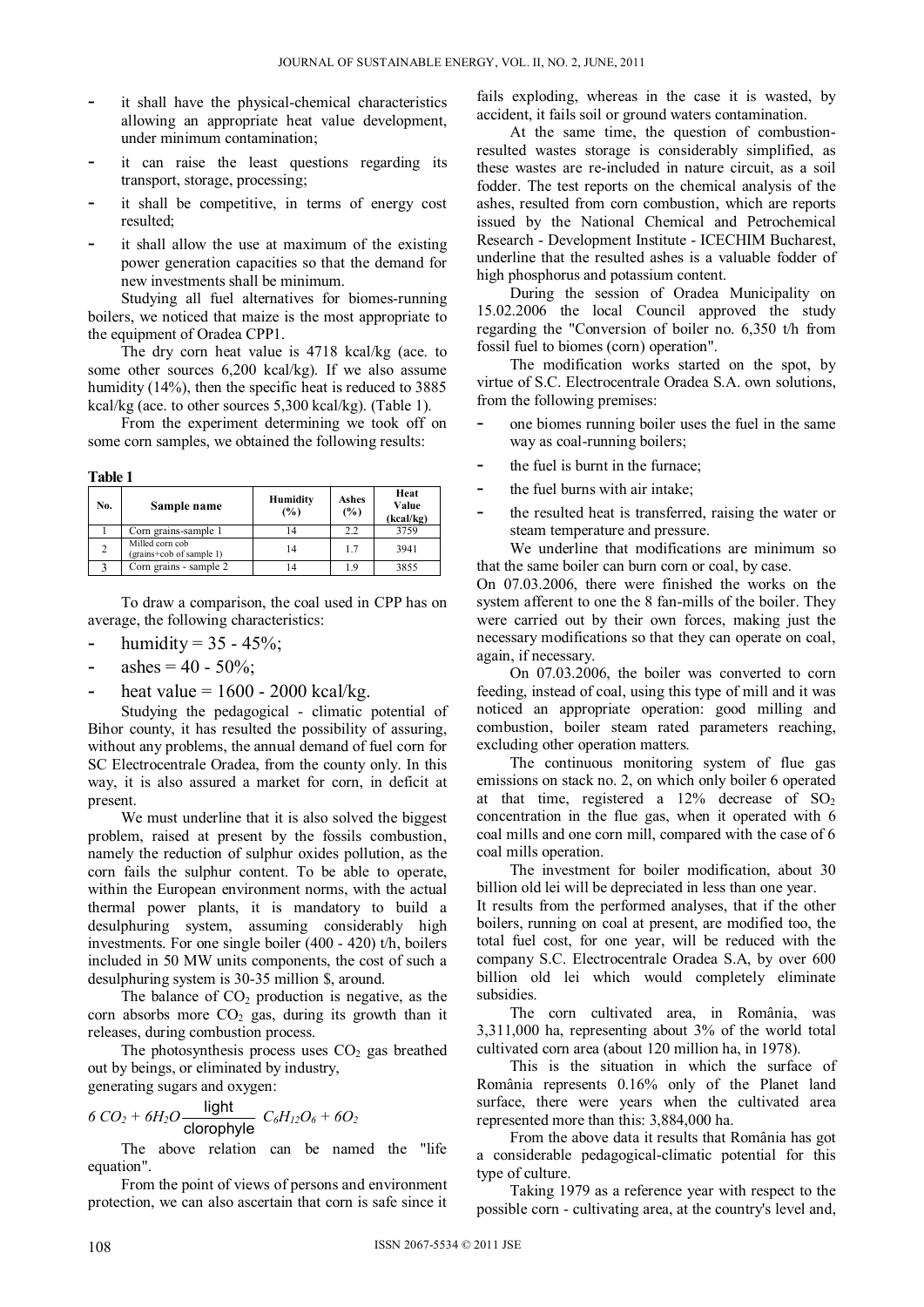assuming an average corn output of 8,000 kg/ha, it results:

3,311,000 ha x 8,000 kg/ha = 26,448,000 tons.

If we divide this quantity, 50% for food consumption and in zootechnics and 50% for Power generation fuel and is we assume a heat value of 4,000 kcal/kg (4 Gcal/t) it results:

 $0.5 \times 26,488,000$ t x 4 Gcal/t = 52,976,000 Gcal.

 If we assume half thermal power and half electricity it means that we can produce 26,500 Tcal in one year, by means of which we can provide thermal power for 2 million flats and 30,819,500 MWh electricity (3,518 MW) available power, that is the equivalent of 5 power units of NPP Cernavoda.

 The key diagram, destined to the recovery of the renewable energy in the electrical and thermal power cogeneration plants, can be watched in fîgure 1.

 We have to underline that not only corn can be used as a fuel. The range of biomes-resulting fuels is extremely diversified and we'd like to mention here, the wastes resulting from sugar of beer processing, wastes of special, stimulating results from the tests and determining made in the laboratory of S.C. Electrocentrale Oradea S. A.



**Fig. 1 Diagram of the renewable resources conversion to electrical and thermal power** 

## **3. ENERGY COSTS PROFITABILITY OF THE RENEWABLE FUEL NEW COMBUSTION ATTEMPT**

 The analysis of the power cost structure, at the level of naţional and world power systems, resulted in the following characteristic configurations:

|                                  |                                    |                                     | таніс т                             |
|----------------------------------|------------------------------------|-------------------------------------|-------------------------------------|
| Power systems<br>Cont. structure | Romania<br><b>NPS</b>              | $\text{FPS} - \text{EtF}$<br>France | WPS-World<br>Power<br><b>System</b> |
| Fuel                             | $(0.7 \div 0.75)$ C <sub>har</sub> | $0.22$ C <sub>har</sub>             | 0.30 C <sub>bar</sub>               |
| Operation                        | $0.15$ C <sub>har</sub>            | $0.17C_{bar}$                       | 0.30 C <sub>bar</sub>               |
| Manpower                         | $0.07$ C <sub>har</sub>            | $0.21$ C <sub>har</sub>             | $0.08$ C <sub>har</sub>             |
| Management                       | $0.04$ C <sub>har</sub>            | $0.35C_{\text{bar}}$                | 0.25C <sub>bar</sub>                |
| Miscellaneous                    | $0.02$ C <sub>har</sub>            | $0.050C_{\text{bar}}$               | $0.07$ C <sub>har</sub>             |

 The new type of renewable fuel will allow the coal replacing and also performing the power cost stracture similar with the trends reached in the high performing world power systems (Table 1).

 The design parameters of the new electrica! and thermal power generating structures, allowing the as

certaining of the new type of conventional fuel combustion efficiency, are the following:

### **1. Capital formation rate**

$$
r_{tc} = \frac{V_{xxxxx} + R_{xxxxx}}{I_{xxxxxxx}} \phi \int \left[ \frac{income \, lei}{invested \, lev} \right]
$$

#### **2. Risk correlated to total income**

 $R_{risk} = p_{fairure} F_{ni} + I_{sp} P_{av} \le V_{total\ incomet} =$  $=$   $p_{ei}$   $E_{locally\, consumed} + (p_{external} - p_{internal})E_{exported}$ 

## **3. Electrical and thermal power price**

$$
p_{xxx} = \begin{bmatrix} c_{xxx}^{xxx} \\ \frac{c_{xxx}^{xxx}}{g_i E_p \cdot dv} + t_{xxx}^{cc} + t_{xxxx}^{cc} + t_{xxxx}^{cc} + p_{xxxxxx}^{cc} \\ & & \frac{c_{xxx}^{xxx}}{xxxx} + t_{xxxxxx}^{xxxx} + p_{xxxxxx}^{xxxx} \\ & & \frac{c_{xxxxx}^{xxxx}}{xxxxx} + \frac{c_{xxxxx}^{xxxx}}{xxxxx} + p_{xxxxxx}^{xxxx} \\ & & \frac{c_{xxxxx}^{xxxx}}{xxxxx} \end{bmatrix}
$$

# **4. Present total discounted costs, under tradiţional alternative and in operational researches**

$$
C_{tac} = \sum_{i=1}^{xx} (1 + r_a)^{-1} C_{xxx} \qquad C_{tac}^{ee} = k_{xxxxxx}^{ee} \cdot C_{tac}
$$

$$
C_{tac}^{el} = k_{xxxxxx}^{el} \cdot C_{tac}
$$

$$
C_{xxx}^{ex}
$$

in which:  $Ep = produced$  electricity,  $Qp = produced$ thermal power,

$$
r_a = \text{discount rate} = \left[ \frac{r_{\text{00000x}}}{r_{\text{0000x}}} + r_{\text{0000x}} + r_{\text{000x}} \right]
$$

gi = power plant load degree, dv = equipment lifetime.

| Traditional<br>$Model$                                                                                                                                                                                                                                                      | $= [C_{\text{fuel}} + C_{\text{operator}} + C_{\text{manpower}} + C_{\text{manpower}}]$ |
|-----------------------------------------------------------------------------------------------------------------------------------------------------------------------------------------------------------------------------------------------------------------------------|-----------------------------------------------------------------------------------------|
| $C_{\text{tani}} = \left(\frac{C_{\text{sustainable development}}}{C_{\text{nonmercial}}} + \frac{C_{\text{nonmercial}}}{C_{\text{production}}} + \frac{C_{\text{nonmercial}}}{C_{\text{homan resources}}} + \frac{C_{\text{conomic financial}}}{C_{\text{economication}}}$ |                                                                                         |
| <b>5.</b> Information entropy of electrical and thermal                                                                                                                                                                                                                     |                                                                                         |

**Exercical and thermal power generation plants** 

$$
E_{xxxxxxx} = 3.32 \left( p_s^I \lg p_s^I - p_{II}^I \lg p_{II}^I \right) \left[ \text{beets} / \text{event} \right]
$$
  
xxxxx  
xxxxx

**Table 1**